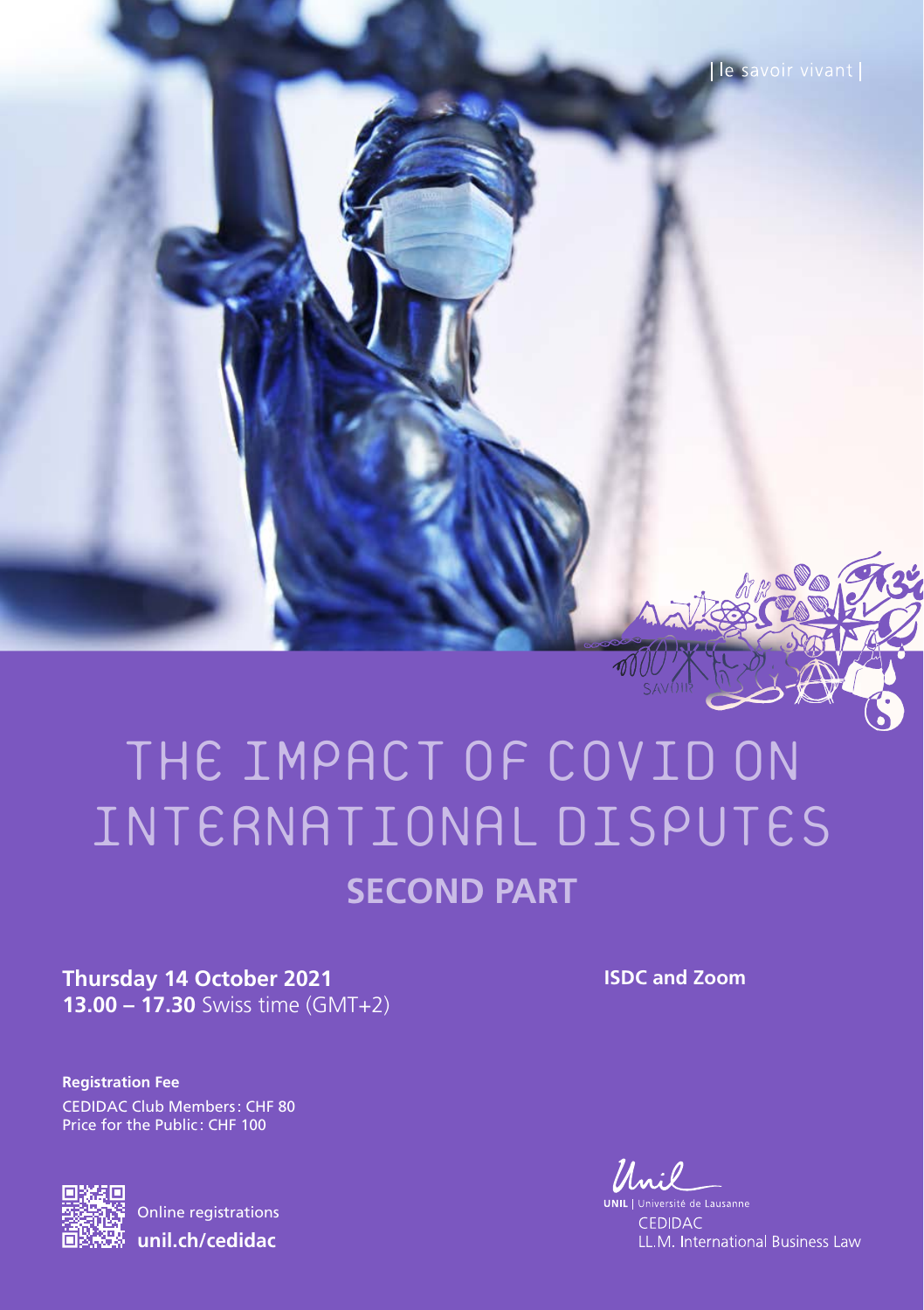## **PROGRAM**

**Organisation: Professor Steven G. Shapiro and Dr. Shaheeza Lalani**

| 13.00 | Welcome                                                                                                                          | 15.40 |
|-------|----------------------------------------------------------------------------------------------------------------------------------|-------|
| 13.10 | The Impact of COVID on International Arbitration Practices:<br><b>Greener Arbitrations with Reduced Due Process Paranoia?</b>    |       |
|       | Pratyush Panjwani, Senior Associate, Hanotiau & Van Den Berg,<br>New Delhi, India, and Brussels, Belgium                         |       |
|       | Discussant: Hafez Virjee, Delos Dispute Resolution, Virjee Arbitration                                                           | 15.55 |
| 13.30 | «Virtual» Dispute Resolution in International Arbitration                                                                        |       |
|       | Belen Giupponi, Brown International Advanced Research Institutes (BIARI)<br><b>Brown University</b>                              | 16.10 |
|       | Discussant: Vanessa Liborio Garrido de Sousa, Partner, Orrick, Herrington<br>& Sutcliffe LLP - International Arbitration, Geneva |       |
| 13.50 | The Impact of COVID on International Arbitration Procedure                                                                       | 16.25 |
|       | Jennifer Ivers, and Katherine Schroeder, White & Case,<br>Washington D.C.                                                        |       |
|       | Discussant: Tanya Landon, International Arbitration Partner, Sidley Austin<br>LLP, Geneva                                        |       |
| 14.10 | <b>International Arbitration Hearings After COVID: Key Lessons</b><br><b>Moving Forward</b>                                      | 16.40 |
|       | Sean Croft, Ben Sanderson, Maria Scott, DLA Piper, New York, Madrid,<br>London                                                   | 16.55 |
|       | Discussant: Tanya Landon, International Arbitration Partner, Sidley Austin<br>LLP, Geneva                                        |       |
| 14.30 | <b>Ordering Online Arbitration in the Age of COVID</b>                                                                           | 17.10 |
|       | Amy J. Schmitz, Professor, University of Missouri School of Law                                                                  |       |
|       | Discussant: Thomas Granier, Of Counsel, ASAFO & Co.                                                                              |       |
| 14.50 | An Institutional View of the Impact of COVID on Arbitration                                                                      | 17.25 |
|       | Luis Martinez, Mike Marra, American Arbitration Association (ADR.org)                                                            |       |
|       | Discussant: Caroline Ming, Executive Director & General Counsel, Swiss<br><b>Chambers Arbitration Institution</b>                | 18.00 |
| 15.10 | $C0$ ffaa Deaalc                                                                                                                 |       |

| 15.40 | <b>Covid-19 and the Changes to the Arbitration Landscape:</b><br>Making a Case to Review the Fees of Arbitral Institutions for the<br><b>New Normal</b>                                                                                                                     |  |  |
|-------|-----------------------------------------------------------------------------------------------------------------------------------------------------------------------------------------------------------------------------------------------------------------------------|--|--|
|       | Bamikole Martins Aduloju, Senior Associate, Afe Babalola & Co., Nigeria<br>and Robert Gordon, Doctoral Researcher, University U.K.                                                                                                                                          |  |  |
| 15.55 | The Impact of COVID on the Use of International Arbitration:<br><b>Challenges and Opportunities of Remote Hearings</b>                                                                                                                                                      |  |  |
|       | Bahar Hatami Alamdari, Senior Lecturer, St. Mary's University, London, UK                                                                                                                                                                                                   |  |  |
| 16.10 | <b>An Institutional View of Online ADR</b>                                                                                                                                                                                                                                  |  |  |
|       | Helena Tavares Erickson, Senior Vice-President, CPR: The International<br>Institute for Conflict Prevention and Resolution, Inc.                                                                                                                                            |  |  |
| 16.25 | <b>Lessons Learned in Arbitration During the Pandemic</b>                                                                                                                                                                                                                   |  |  |
|       | Bjorn Arp, Fellow, Center on International Commercial Arbitration,<br>American University Washington College of Law, Washington, D.C., USA<br>Edwin Nemesio, Attorney in Mexico, Associate Member of the Chartered<br>Institute of Arbitrators (CIArb)-North America Branch |  |  |
| 16.40 | The New Landscape of Arbitration in View of the Digitalization Process                                                                                                                                                                                                      |  |  |
|       | Dr. Magdalena Łągiewska, University of Gdańsk, Poland                                                                                                                                                                                                                       |  |  |
| 16.55 | Technology as a Vehicle to Enhance Arbitration: The Impact of<br><b>Covid on Using Online Dispute Resolution</b>                                                                                                                                                            |  |  |
|       | Aichell Alvarado, Sole Practitioner, Legal Counsel                                                                                                                                                                                                                          |  |  |
| 17.10 | <b>Salient Considerations for Virtual International Arbitration</b><br><b>Hearings in a Post-Pandemic Global Economy</b>                                                                                                                                                    |  |  |
|       | Karthik Nagarajan, Senior Associate, White & Case LLP, Washington, D.C., USA<br>James J. East, Jr., Associate at Baker Hostetler LLP, Washington, D.C., USA                                                                                                                 |  |  |
| 17.25 | The Impact of Covid on the Legal Services Industry                                                                                                                                                                                                                          |  |  |
|       | Liz Roberts, General Counsel at Arbitration Place                                                                                                                                                                                                                           |  |  |
| 18.00 | <b>Closing Remarks</b>                                                                                                                                                                                                                                                      |  |  |

**Coffee Break 15.10**

ololololol<br>Ololololol